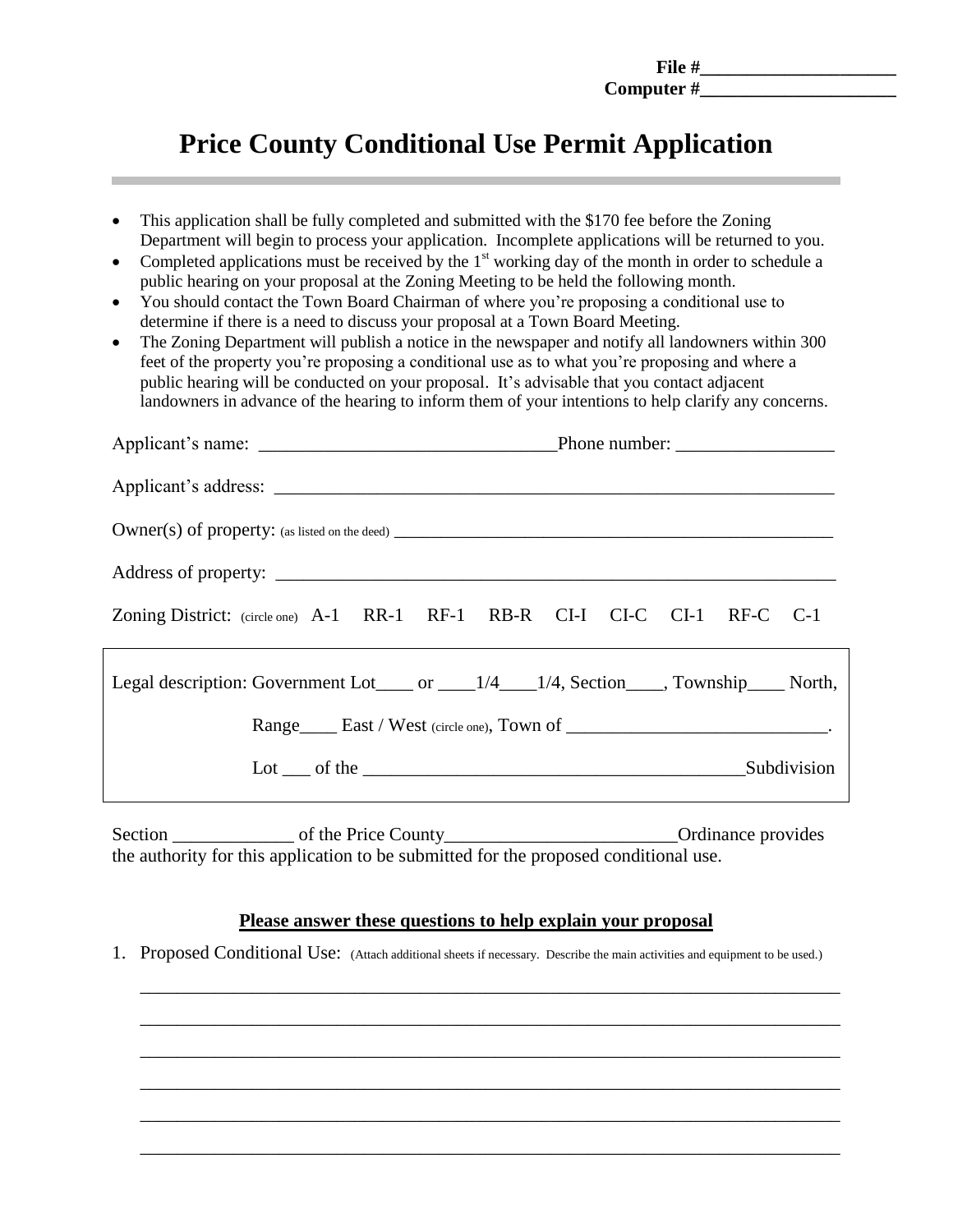- 2. Hours of operation.\_\_\_\_\_\_\_\_\_\_\_\_\_\_\_\_\_\_\_\_\_\_\_\_\_\_\_\_\_\_\_\_\_\_\_\_\_\_\_\_\_\_\_\_\_\_\_\_\_\_\_\_\_\_\_\_\_\_\_
- 3. Number of employees.
- 4. Will your proposal increase the percentage of impervious surface upon the property in which the conditional use is being proposed. Yes  $\Box$  No  $\Box$  If yes, please quantify the amount of impervious surface to be created and mitigation measures to be implemented to reduce erosion potential to adjoining property.

\_\_\_\_\_\_\_\_\_\_\_\_\_\_\_\_\_\_\_\_\_\_\_\_\_\_\_\_\_\_\_\_\_\_\_\_\_\_\_\_\_\_\_\_\_\_\_\_\_\_\_\_\_\_\_\_\_\_\_\_\_\_\_\_\_\_\_\_\_\_\_\_\_\_\_

\_\_\_\_\_\_\_\_\_\_\_\_\_\_\_\_\_\_\_\_\_\_\_\_\_\_\_\_\_\_\_\_\_\_\_\_\_\_\_\_\_\_\_\_\_\_\_\_\_\_\_\_\_\_\_\_\_\_\_\_\_\_\_\_\_\_\_\_\_\_\_\_\_\_\_

\_\_\_\_\_\_\_\_\_\_\_\_\_\_\_\_\_\_\_\_\_\_\_\_\_\_\_\_\_\_\_\_\_\_\_\_\_\_\_\_\_\_\_\_\_\_\_\_\_\_\_\_\_\_\_\_\_\_\_\_\_\_\_\_\_\_\_\_\_\_\_\_\_\_\_

\_\_\_\_\_\_\_\_\_\_\_\_\_\_\_\_\_\_\_\_\_\_\_\_\_\_\_\_\_\_\_\_\_\_\_\_\_\_\_\_\_\_\_\_\_\_\_\_\_\_\_\_\_\_\_\_\_\_\_\_\_\_\_\_\_\_\_\_\_\_\_\_\_\_\_

\_\_\_\_\_\_\_\_\_\_\_\_\_\_\_\_\_\_\_\_\_\_\_\_\_\_\_\_\_\_\_\_\_\_\_\_\_\_\_\_\_\_\_\_\_\_\_\_\_\_\_\_\_\_\_\_\_\_\_\_\_\_\_\_\_\_\_\_\_\_\_\_\_\_\_

\_\_\_\_\_\_\_\_\_\_\_\_\_\_\_\_\_\_\_\_\_\_\_\_\_\_\_\_\_\_\_\_\_\_\_\_\_\_\_\_\_\_\_\_\_\_\_\_\_\_\_\_\_\_\_\_\_\_\_\_\_\_\_\_\_\_\_\_\_\_\_\_\_\_\_

\_\_\_\_\_\_\_\_\_\_\_\_\_\_\_\_\_\_\_\_\_\_\_\_\_\_\_\_\_\_\_\_\_\_\_\_\_\_\_\_\_\_\_\_\_\_\_\_\_\_\_\_\_\_\_\_\_\_\_\_\_\_\_\_\_\_\_\_\_\_\_\_\_\_\_

\_\_\_\_\_\_\_\_\_\_\_\_\_\_\_\_\_\_\_\_\_\_\_\_\_\_\_\_\_\_\_\_\_\_\_\_\_\_\_\_\_\_\_\_\_\_\_\_\_\_\_\_\_\_\_\_\_\_\_\_\_\_\_\_\_\_\_\_\_\_\_\_\_\_\_

 $\ldots$  . The contribution of the contribution of the contribution of the contribution of the contribution of the contribution of the contribution of the contribution of the contribution of the contribution of the contribut

\_\_\_\_\_\_\_\_\_\_\_\_\_\_\_\_\_\_\_\_\_\_\_\_\_\_\_\_\_\_\_\_\_\_\_\_\_\_\_\_\_\_\_\_\_\_\_\_\_\_\_\_\_\_\_\_\_\_\_\_\_\_\_\_\_\_\_\_\_\_\_\_\_\_\_

\_\_\_\_\_\_\_\_\_\_\_\_\_\_\_\_\_\_\_\_\_\_\_\_\_\_\_\_\_\_\_\_\_\_\_\_\_\_\_\_\_\_\_\_\_\_\_\_\_\_\_\_\_\_\_\_\_\_\_\_\_\_\_\_\_\_\_\_\_\_\_\_\_\_\_

\_\_\_\_\_\_\_\_\_\_\_\_\_\_\_\_\_\_\_\_\_\_\_\_\_\_\_\_\_\_\_\_\_\_\_\_\_\_\_\_\_\_\_\_\_\_\_\_\_\_\_\_\_\_\_\_\_\_\_\_\_\_\_\_\_\_\_\_\_\_\_\_\_\_\_

\_\_\_\_\_\_\_\_\_\_\_\_\_\_\_\_\_\_\_\_\_\_\_\_\_\_\_\_\_\_\_\_\_\_\_\_\_\_\_\_\_\_\_\_\_\_\_\_\_\_\_\_\_\_\_\_\_\_\_\_\_\_\_\_\_\_\_\_\_\_\_\_\_\_\_

\_\_\_\_\_\_\_\_\_\_\_\_\_\_\_\_\_\_\_\_\_\_\_\_\_\_\_\_\_\_\_\_\_\_\_\_\_\_\_\_\_\_\_\_\_\_\_\_\_\_\_\_\_\_\_\_\_\_\_\_\_\_\_\_\_\_\_\_\_\_\_\_\_\_\_

\_\_\_\_\_\_\_\_\_\_\_\_\_\_\_\_\_\_\_\_\_\_\_\_\_\_\_\_\_\_\_\_\_\_\_\_\_\_\_\_\_\_\_\_\_\_\_\_\_\_\_\_\_\_\_\_\_\_\_\_\_\_\_\_\_\_\_\_\_\_\_\_\_\_\_

- 5. Will your proposal have an adverse effect on public health? Yes  $\Box$  No  $\Box$  If yes, please explain.\_\_\_\_\_\_\_\_\_\_\_\_\_\_\_\_\_\_\_\_\_\_\_\_\_\_\_\_\_\_\_\_\_\_\_\_\_\_\_\_\_\_\_\_\_\_\_\_\_\_\_\_\_\_\_\_\_\_\_\_\_\_\_\_\_\_\_\_
- 6. Will your proposal have an adverse effect the established character and quality of the area?  $Yes \Box No \Box If yes, please explain.$
- 7. Will your proposal have an adverse effect on any existing public roadway in your community? Yes  $\Box$  No  $\Box$  If yes, please explain the volume of traffic you anticipate.

 $\mathcal{L}_\mathcal{L} = \{ \mathcal{L}_\mathcal{L} = \{ \mathcal{L}_\mathcal{L} = \{ \mathcal{L}_\mathcal{L} = \{ \mathcal{L}_\mathcal{L} = \{ \mathcal{L}_\mathcal{L} = \{ \mathcal{L}_\mathcal{L} = \{ \mathcal{L}_\mathcal{L} = \{ \mathcal{L}_\mathcal{L} = \{ \mathcal{L}_\mathcal{L} = \{ \mathcal{L}_\mathcal{L} = \{ \mathcal{L}_\mathcal{L} = \{ \mathcal{L}_\mathcal{L} = \{ \mathcal{L}_\mathcal{L} = \{ \mathcal{L}_\mathcal{$ 

8. Will your proposal create harmful or nuisance effects that include noise, dust, smoke, odor, or other factors? Yes  $\Box$  No  $\Box$  If yes, please explain.

9. Will your proposal involve any excavation on the respective property? Yes  $\Box$  No  $\Box$  If yes, please attach a topographical map with 1 ft. contours indicating pre-construction and postconstruction drainage patterns and the erosion control measures to be implemented during construction.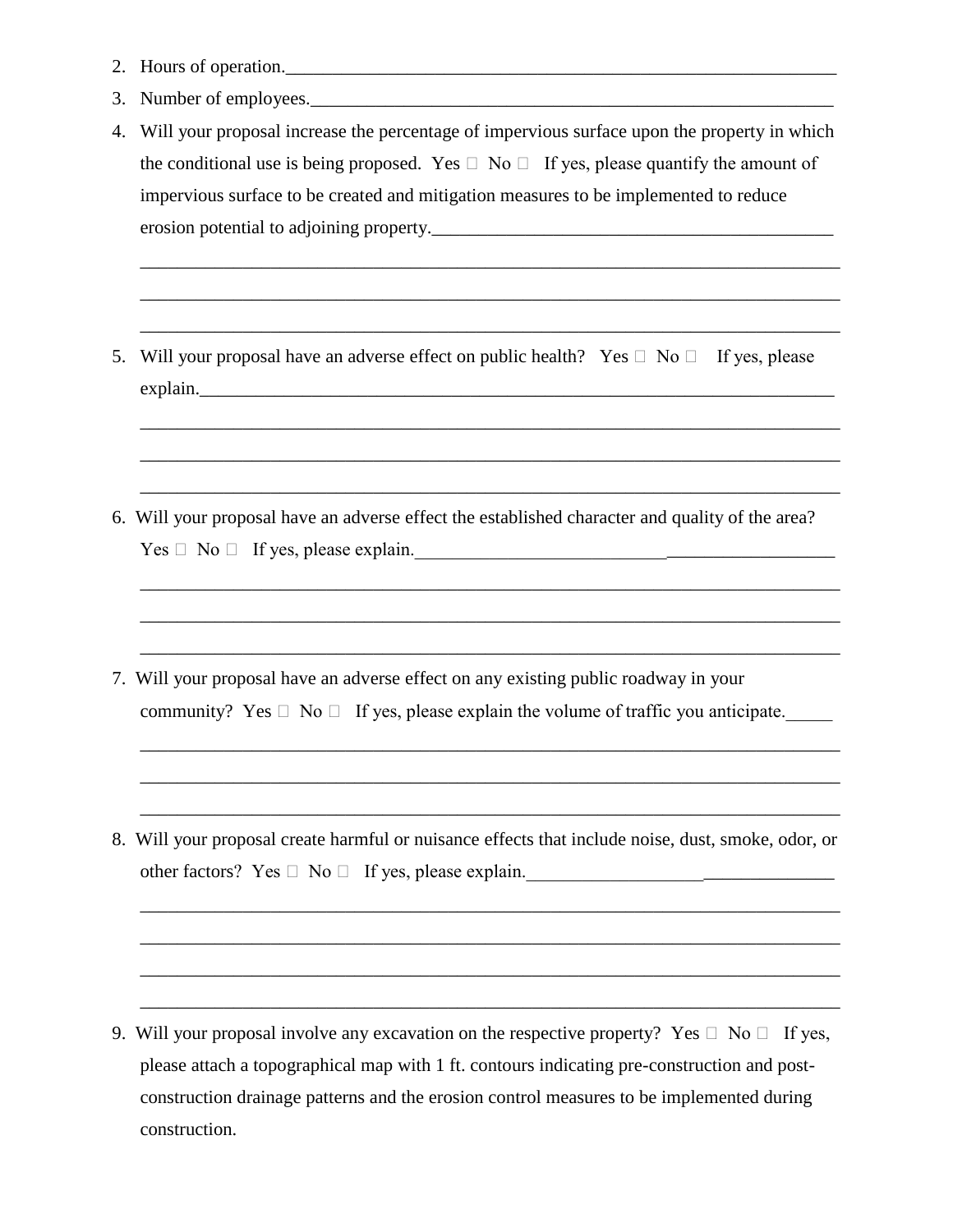#### **Plot Plan**

A plot plan **shall** be submitted with **all** conditional use permit applications. **Use the last page of this application to draw your plot plan.** The plot plan should be drawn to scale (indicate scale on map) and include items whether existing or proposed as follows:

- 1. All structures on the property upon which the conditional use is being proposed. (Indicate the length, width, and height of each structure.)
- 2. The well, septic system (including tanks and drainfield), and garbage/recycling containers.
- 3. All public roads, private driveways and parking areas.
- 4. Wetlands, floodplains, and ordinary highwater mark of any navigable lake, river, or stream.
- 5. Property boundary. If parcel is >5 acres in area, draw the items listed above at a scale that is discernable and simply indicate the distance to the boundary lines.

I certify by my signature that all information presented herein is true and correct to the best of my knowledge. I give permission for staff of the Price County Zoning Department to enter onto the property on which the conditional use is being proposed by this application during daylight hours to collect information relative to my proposal. I further agree to withdraw this application if substantive false or incorrect information has been included. I also understand that the \$170 fee is nonrefundable once a public hearing has been conducted on my proposal.

| Notarized Signature of Applicant or Agent | Subscribed and sworn to before me |                       |                 |
|-------------------------------------------|-----------------------------------|-----------------------|-----------------|
| Date                                      |                                   |                       | , Notary Public |
|                                           |                                   | My Commission Expires |                 |
|                                           |                                   |                       |                 |

## Office use only

Conditions of approval: 1. 2. 3. 4. The Zoning Committee approved / denied this application on \_\_\_\_\_\_\_\_\_\_\_\_\_\_\_\_\_\_\_\_\_

\_\_\_\_\_\_\_\_\_\_\_\_\_\_\_\_\_\_\_\_\_\_\_\_\_\_\_\_\_\_\_\_\_\_\_ \_\_\_\_\_\_\_\_\_\_\_\_\_\_\_\_\_\_\_\_

Signature of Zoning Administrator Date